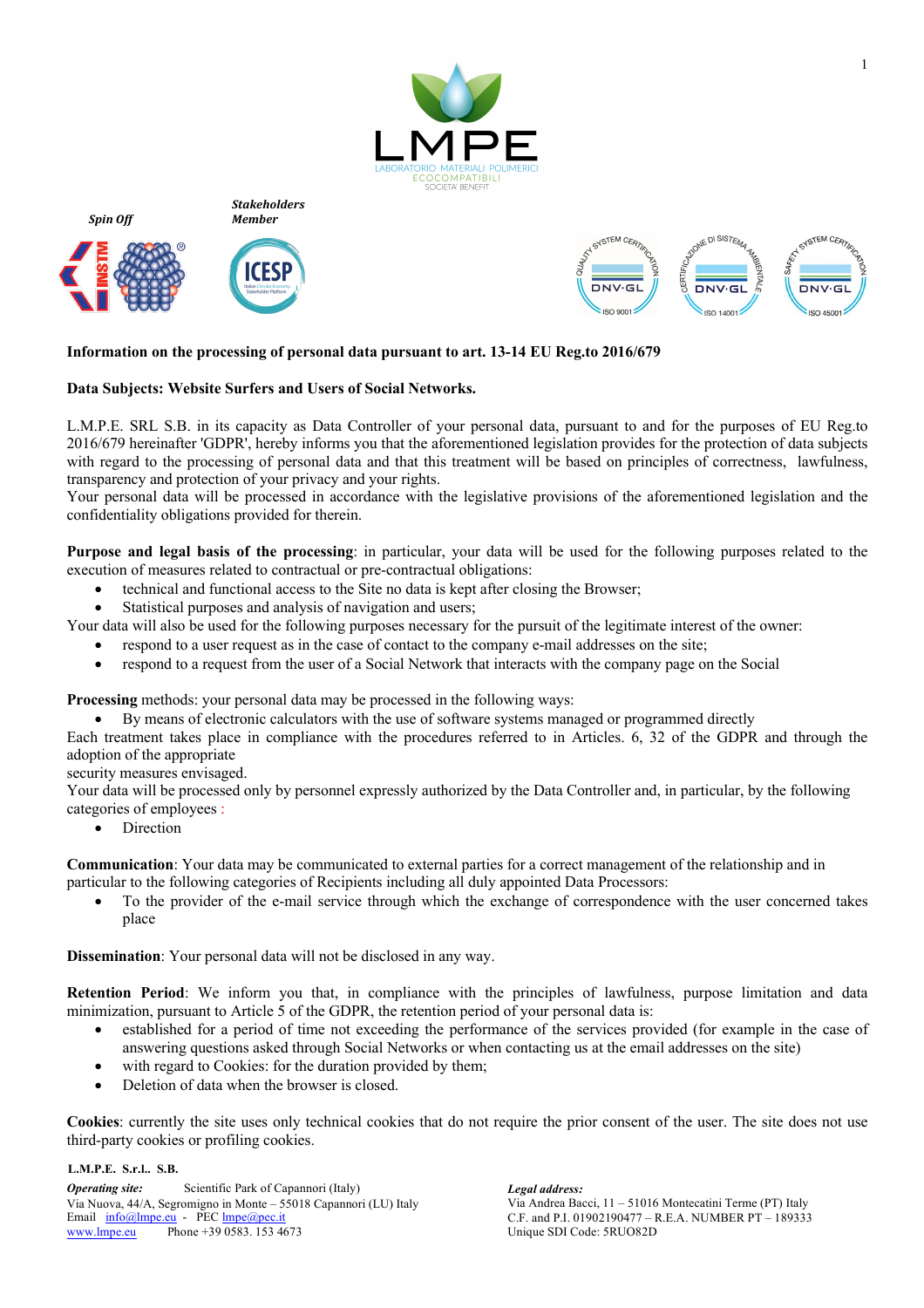

*Stakeholders Member*



*Spin Off*





With regard to the use of navigation data and cookies made by Social Networks, the User of these Social Networks is referred to the privacy policy of the latter, carrying out, the same, the processing as "Data Controllers".

Regarding the Facebook Insights service, the following is specified: *Joint ownership of the processing of statistical data with Facebook*

For business Pages on the social network, Facebook offers Facebook Page Insights, a feature that provides aggregated data to help you understand how people interact with Facebook Pages.

With regard to the Facebook page https://www.facebook.com/LMPEsrl/, LMPE srl is Co-Owner of the processing of statistical data together with Facebook Ireland Limited ("Facebook Ireland")

On the page https://www.facebook.com/legal/terms/page\_controller\_addendum) you can consult the appendix on the data controller for Facebook Page Insights, which indicates the division of responsibilities of Facebook Ireland and L.M.P.E. SRL S.B. as a page administrator

https://www.facebook.com/LMPEsrl/

On this page https://www.facebook.com/privacy/explanation it is possible to consult the legislation on the data of Facebook and find, among other information related to what types of information Facebook collects, such as Facebook uses this information, how this information is shared, the legal basis for processing

of the data, such as exercising the rights provided by the GDPR, the contact details of Facebook Ireland for matters related to the protection of personal data, the contact details of the Data Protection Officer for Facebook Ireland, the rights of the Facebook visitor under the GDPR and the data retention period.

On this page https://www.facebook.com/policies/cookies/ you can also consult the cookie policy of Facebook.

**Data Controller**: the Data Controller, pursuant to the Law, is L.M.P.E. SRL S.B. (Via Andrea Bacci 11 – 51016 Montecatini Terme (PT); e-mail: info@lmpe.eu; telephone: 0583 1534673; P. Iva: 01902190477) in the person of its legal representative pro tempore.

You have the right to obtain from the owner the cancellation (right to be forgotten), the limitation, updating, rectification, portability, opposition to the processing of personal data concerning you, as well as in general you can exercise all the rights provided for by Articles. 15, 16, 17, 18, 19, 20, 21, 22 of the GDPR.

**How to exercise your rights**. you may at any time exercise your rights by contacting the Data Controller directly by sending a registered letter with return receipt addressed to the headquarters of the Data Controller indicated above or by sending an e-mail to the address indicated above.

# **Rights of the interested party. EU Reg.to 2016/679: Arts. 15, 16, 17, 18, 19, 20, 21, 22**

1. The interested party has the right to obtain confirmation of the existence or not of personal data concerning him, even if not yet registered, their communication in an intelligible form and the possibility of making a complaint to the Supervisory Authority.

2. The interested party has the right to obtain the indication:

- a. the origin of the personal data;
- b. the purposes and methods of processing;
- c. the logic applied in case of processing carried out with the aid of electronic instruments;
- d. the identification details of the owner, of the managers and of the designated representative pursuant to article 5, paragraph 2;
- e. of the subjects or categories of subjects to whom the personal data may be communicated or who can learn about them as appointed representative in the territory of the State, managers or agents.

### **L.M.P.E. S.r.l.. S.B.**

*Operating site:* Scientific Park of Capannori (Italy) *Legal address:* Via Nuova, 44/A, Segromigno in Monte – 55018 Capannori (LU) Italy Via Andrea Bacci, 11 – 51016 Montecatini Terme (PT) Italy Email  $\frac{info@lmpe.eu}{N}$  - PEC  $\frac{lmpe@pec.it}{N}$  C.F. and P.I. 01902190477 – www.lmpe.eu Phone +39 0583. 153 4673

Unique SDI Code: 5RUO82D C.F. and P.I. 01902190477 – R.E.A. NUMBER PT – 189333